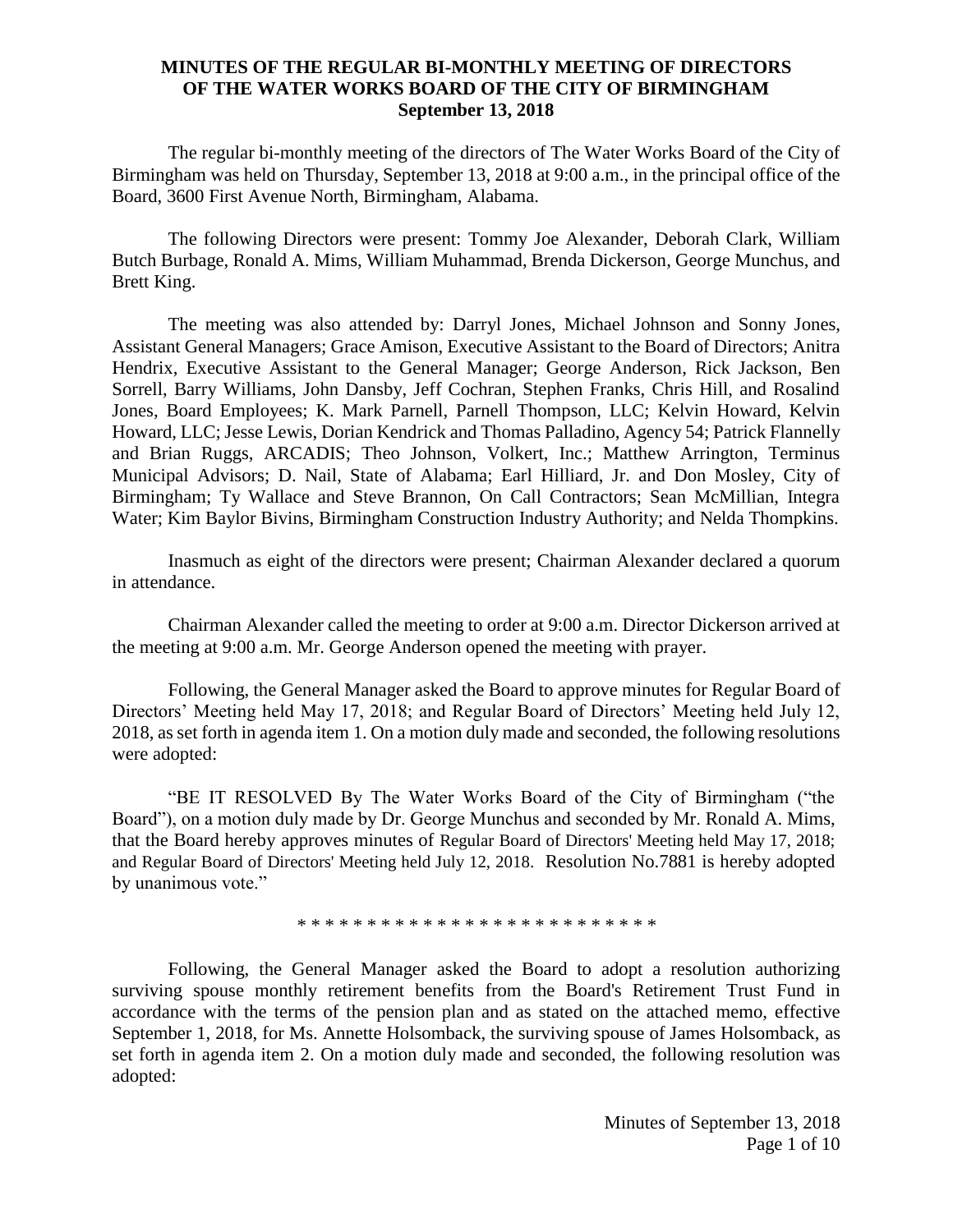"WHEREAS, James Holsomback, a retiree of The Water Works Board of the City of Birmingham ("The Board"), passed away on August 26, 2018; and

WHEREAS, James Holsomback was receiving, up until the time of his death, monthly retirement benefits from the Board's Retirement Trust Fund in the amount of \$4,118.01, and under the terms of the Board's Retirement Plan, his spouse is now entitled to receive 50% of that monthly benefit until such time as she either remarries or passes away; and

WHEREAS, the surviving spouse, Annette Holsomback will begin receiving her surviving spouse monthly benefit of \$2,059.01, effective September 1, 2018.

NOW, THEREFORE, BE IT RESOLVED By the Board of Directors of The Water Works Board of the City of Birmingham, on motion duly made by Mr. Ronald A. Mims and seconded by Dr. George Munchus, that the Trustee be, and is hereby instructed to pay a pension of \$2,059.01 per month to Annette Holsomback from the Board's Retirement Trust Fund, in accordance with the terms of the Trustee Pension Plan, with the payment to be effective September 1, 2018.

Resolution No. 7882 is hereby adopted by unanimous vote."

\* \* \* \* \* \* \* \* \* \* \* \* \* \* \* \* \* \* \* \* \* \* \* \* \* \*

Following, the General Manager asked the board to approve Director King's mileage expense reimbursement for August 2018, as set forth in agenda item 3. On a motion duly made and seconded, the following resolution was adopted:

"WHEREAS, the Board of Directors has adopted a Travel Expense Reimbursement Policy, as amended; and

WHEREAS, in accordance with Act No. 2015-164, approval is requested for the following mileage expense reimbursement.

NOW, THEREFORE, BE IT RESOLVED, on a motion made by Mr. William R. Muhammad and seconded by Mr. Ronald A. Mims, that the following board member(s) be reimbursed for his mileage expense reimbursements as follows:

▪ Brett King for mileage expense reimbursement for August 2018 in the amount of \$101.37 (as listed on the attached Travel and Business Expense Reimbursement).

Resolution No. 7883 is hereby adopted by a roll call vote: Chairman Alexander, Yes; Director Clark, Yes; Director Dickerson, Yes; Director Burbage, Yes; Director Munchus, Yes; Director Mims, Yes; Director Muhammad, Yes; and Director King, Abstained."

\* \* \* \* \* \* \* \* \* \* \* \* \* \* \* \* \* \* \* \*

Following, the General Manager asked the board to approve payments of invoices for professional services, as set forth in agenda items 4.1 through 4.4. The General Manager indicated staff had reviewed the invoices and recommended them for approval. On a motion duly made and seconded, the following resolution was adopted: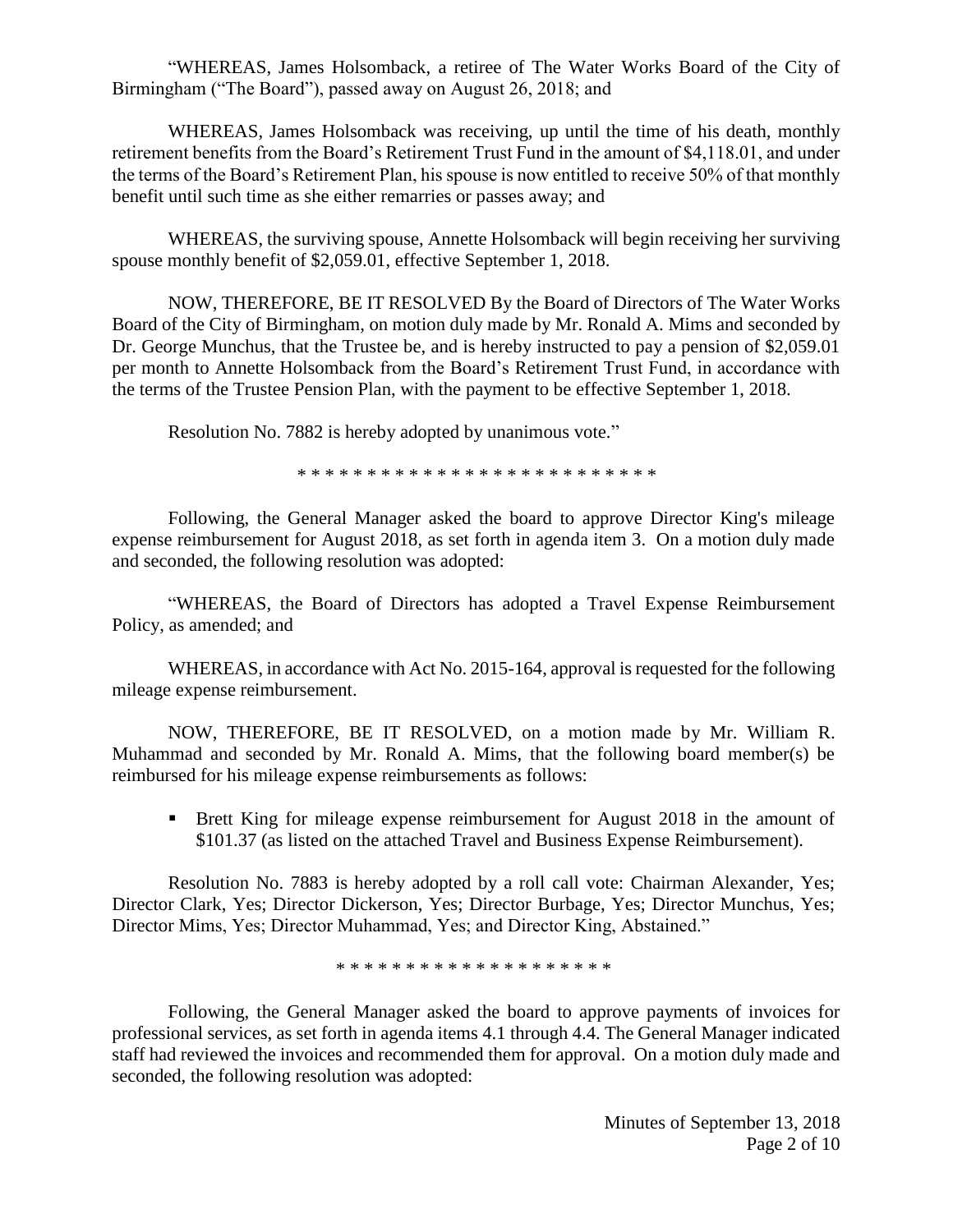"BE IT RESOLVED By The Water Works Board of the City of Birmingham ("the Board"), on a motion duly made by Mr. Ronald A. Mims and seconded by Dr. George Munchus, that the Board hereby authorizes staff to execute payment to the following:

| 4.1 | Carl Dalton NeSmith, Jr. LLC<br>For retainer fee for September 2018                    | 500.00    |
|-----|----------------------------------------------------------------------------------------|-----------|
| 4.2 | Terminus Municipal Advisors, LLC<br>For professional services rendered for August 2018 | 6.500.00  |
| 4.3 | The Jones Group, LLC<br>For professional services rendered for September 2018          | 7,500.00  |
| 4.4 | Agency 54<br>For professional services rendered for July 2018                          | 25,000,00 |

Resolution No. 7884 is hereby adopted by unanimous vote."

\* \* \* \* \* \* \* \* \* \* \* \* \* \* \* \* \* \* \* \* \* \* \* \* \* \*

Following, the General Manager asked the Board to authorize the General Manager to settle that certain lawsuit styled Hartford Fire and Causalty Insurance Company v. The Water Works Board of the City of Birmingham, et. al. presently pending in the Federal District Court for New York, as set forth in agenda item 5. Director Muhammad questioned the amount of the settlement. Board Attorney Mark Parnell responded \$250,000.00. Director Munchus questioned how this matter affects Clay Ragsdale. Mr. Parnell stated that matter is separate from this issue. On a motion duly made and seconded, the following resolution was adopted:

"BE IT RESOLVED By The Water Works Board of the City of Birmingham ("the Board"), on a motion duly made by Mr. William "Butch" Burbage, Jr. and seconded by Mr. Brett King, as follows:

1. The Board's General Manager is hereby authorized to settle that certain lawsuit styled *Hartford Fire and Causalty Insurance Company v. The Water Works Board of the City of Birmingham, et. al*. presently pending in the Federal District Court for New York for the sum of \$250,000.00. The General Manager is further authorized to execute any and all documents need to settle said lawsuit.

Resolution No. 7885 is hereby adopted by unanimous vote."

\* \* \* \* \* \* \* \* \* \* \* \* \* \* \* \* \* \* \* \* \* \* \* \* \* \*

Following, the General Manager asked the Board to hear Division Reports, as set forth in agenda items 6.1 through 6.3. Assistant General Manager Michael Johnson presented the report for the Finance and Administration Division. Mr. Johnson stated the number of customers as of July 2018 was 192,155; he reported the operating revenue was \$8,713,566 and indicated it was over budget for July 2018; and he reported on the number of shutoffs. Director Munchus questioned how many customers were without water. Mr. Johnson stated 600 to 800 shut offs are done each month. Director Munchus stated there are currently 3,000 customers without water and questioned how these numbers affects the bottom line. Mr. Johnson stated 212,000 active accounts

Minutes of September 13, 2018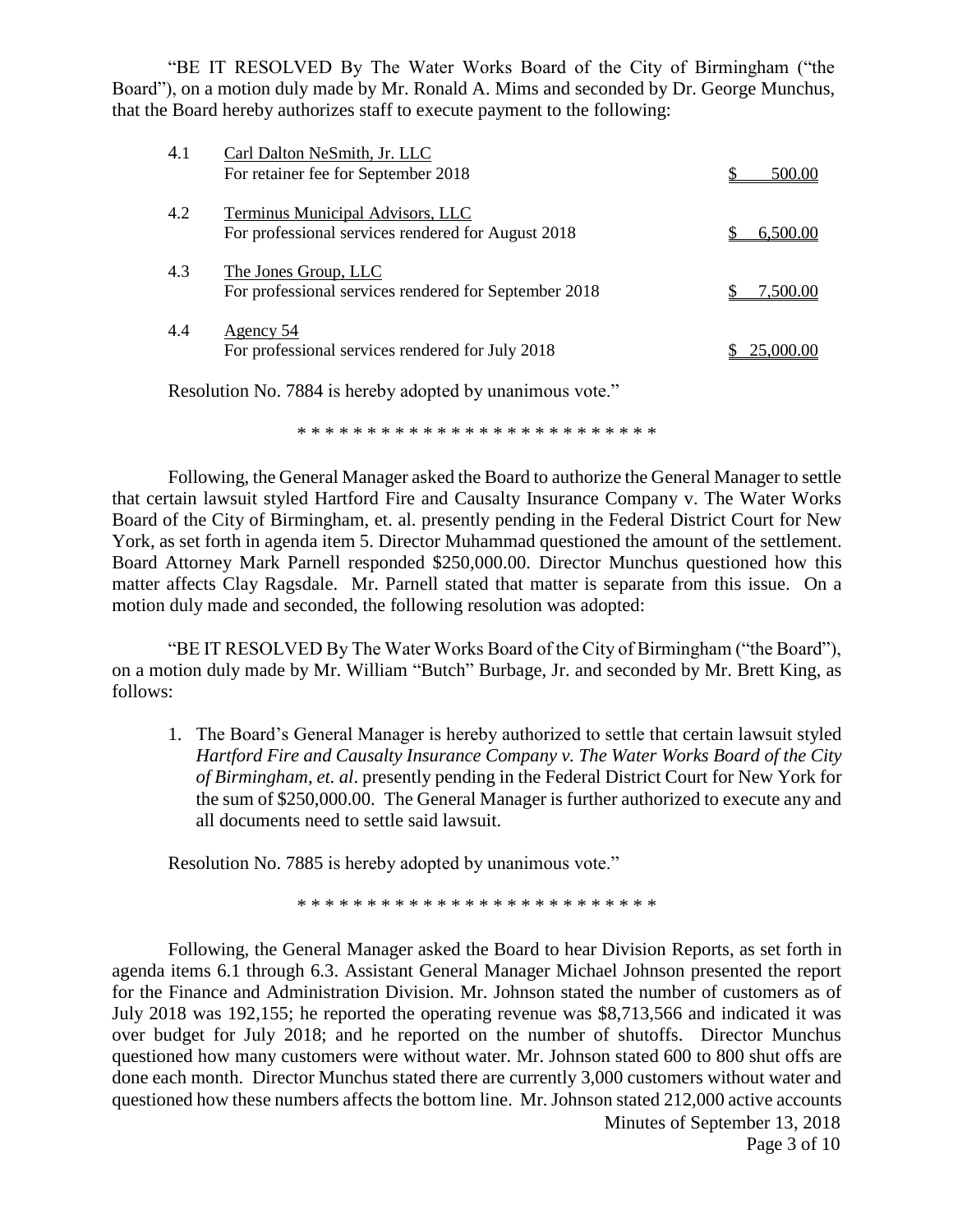also included inactive accounts. Director Munchus questioned whether we would know if houses were abandoned. The General Manager stated some of the accounts could be inactive accounts which include abandoned houses. Director Munchus stated BWWB could be more active as a participant in putting cash in these properties and work with the real estate community. Mr. Parnell stated that there would be legal issues presented with this approach. Director Lewis arrived at the meeting at 9:11 a.m. Mr. Johnson stated the first five months of the year BWWB was being reimbursed by Jefferson County for a portion of its collection expenses, which resulted in a reimbursement \$1.89 million. He indicated the agreement with Jefferson County went into effect June 1, 2018. He stated the amount of revenue or fees through July 2018 was \$3.7 million. Director Munchus questioned why there was a disparity in the numbers. Mr. Johnson stated one of the reasons for redoing the agreement with Jefferson County was because the board was receiving less money than costs were. He indicated the board is receiving much more revenue than it originally was receiving under the reimbursement agreement. Director Dickerson questioned the difference between reimbursement versus fees. Mr. Johnson stated under the reimbursement agreement BWWB was reimbursed part of its expenses and it was not revenue. He stated the budget was reduced by the amount that was reimbursed for the expenses. He stated under the fee agreement, Jefferson County will pay BWWB based on a percentage of billings which will be recorded as revenue. Director Munchus questioned whether the board is restricted with spending the funds received from Jefferson County. The General Manager stated the money can be spent on anything to benefit the water system. Director Clark stated the board needs to reduce its debt with these funds. Director Lewis stated having extra money is a bonus and the board is now generating revenue from Jefferson County. Director Muhammad stated in the reports he's seen it appears BWWB has billed more than it has collected. Mr. Johnson stated the information in the report shows what BWWB was paid for collecting for Jefferson County. Director Muhammad questioned whether there is an area in the report that reflects the agreement with Jefferson County that BWWB would pay them as billed. He stated his understanding of that is if BWWB billed Jefferson County \$2 million more than was collected, where does it show in the report the \$2 million. Director Lewis responded it is the dates in the report. The General Manager stated an A/R aging report can be provided to show the information Director Muhammad is requesting. Mr. Johnson stated Jefferson County does not owe BWWB. The General Manager stated the collection rate will increase an additional 2 percent in October 2018.

Subsequently, Mr. Johnson gave an overview of the Large O&M variances through July 2018 and stated health care costs were \$2.1 million under budget. He indicated a presentation would be made at the upcoming Human Resources Committee meeting regarding health care costs. Mr. Johnson stated contractor and paving charges are under budget; power and chemical costs are under budget; labor cost is over budget by \$692,000 due to the hiring of construction crews and additional staff related to handle the Jefferson County agreement; and overtime is \$80,000 under budget. Director Munchus questioned what will happen if health care costs are \$2 million under budget. Mr. Johnson stated it will increase the profit for the year. Director Muhammad questioned whether there are reserve funds for health benefits. Mr. Johnson stated there are no reserves established for health insurance. He indicated the trend for the past two years has been lower costs which could result in a reduction in premium. Director Muhammad stated he would prefer a policy be established to produce a reserve for health care money. Director Lewis stated that issue could be discussed in committee. Mr. Johnson stated the reserves totaled \$89.9 million. Director Muhammad questioned whether the RSE fund is connected to rates. Mr. Johnson responded yes. Director Dickerson questioned whether the board must abide by the current Rate Stabilization Equalization policy or can they make changes. Mr. Johnson responded the board can amend their policy. Mr. Johnson then gave an overview of the schedule related to cash reserves and indicated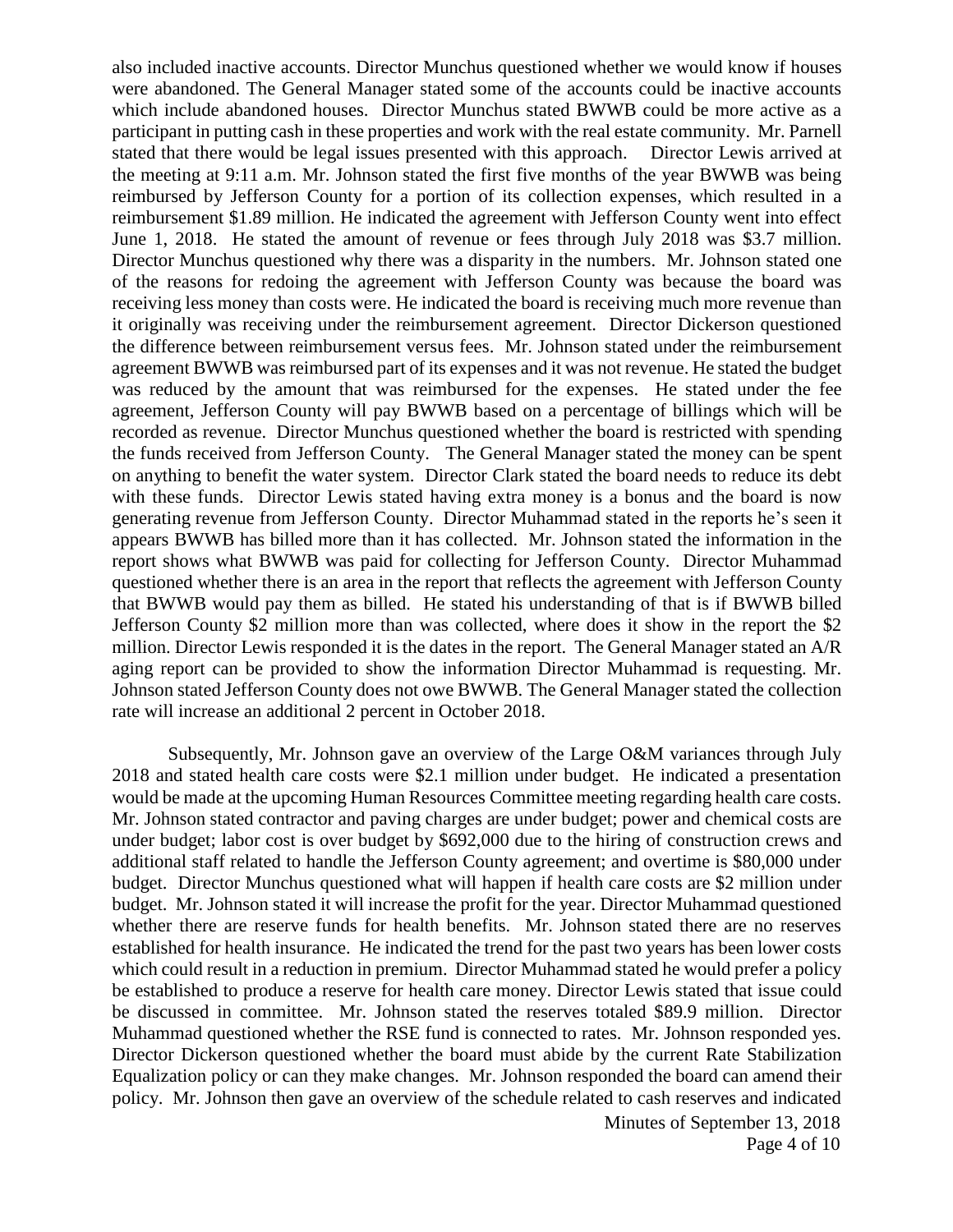bond funds were spent in June 2017 and has since started using Paygo. He indicated the Capital program is a little behind. Director Munchus questioned when the upcoming bonds would close. Matthew Arrington, Terminus Municipal Advisors, stated the bonds would close November 11<sup>th</sup> or  $12<sup>th</sup>$ . Mr. Johnson stated HUB participation was 20.37 percent with a goal of 30 percent. Director Munchus stated he believed there could be more minority participation regarding chemical vendors if the board had a more active contract compliance program. Mr. Johnson stated the current number of employees is 645; and stated there was over 42,000 active policies for HomeServe. Director Muhammad questioned the amount of revenue HomeServe produces for the system and Mr. Johnson responded he would provide that information. Director Lewis questioned when would HomeServe come to make a presentation to the board because the rates increased without the board's approval. Mr. Rick Jackson stated HomeServe would make a presentation to the Communications Committee. Director Muhammad questioned the dollar amount associated with vacant employee positions. Mr. Johnson stated that information could be pulled. Director Dickerson questioned whether there would be discussion as to the needs of the vacant employee positions. Mr. Johnson responded yes. The General Manager stated there are no new budgeted positions added, except for what was added during the year.

Following, Assistant General Manager Sonny Jones presented the July 2018 Engineering and Maintenance Division report. Mr. Sonny Jones stated the current projection for the Capital Plan is to spend less than \$5 million per month. He then gave an overview of Capital project highlights; and stated System Development replaced 25,000 feet of water main year-to-date. Director Muhammad questioned whether 40,000 feet of main would be replaced by the end of the year and Mr. Sonny Jones responded yes. Mr. Sonny Jones stated 543 leak orders had been completed. Director Muhammad questioned who performs the leak repair work. Mr. Sonny Jones responded the leak repair crews. Next, Jeff Cochran, Board Employee, gave a presentation regarding the Shades Mountain Filter Plant filter improvement project including an overview of the old clear wells and pipes. Director Munchus questioned whether the contractor was on schedule. Mr. Cochran responded the contractor is a little behind. Patrick Flannelly, ARCADIS, Inc., stated the contractor is a little over two months behind due to weather issues. He indicated they are responsible to complete the project on schedule and they have to present a recovery schedule.

Following, Assistant General Manager Darryl Jones presented the July 2018 Operations and Technical Services Division report. Mr. Darryl Jones stated finished water was 22.4 billion gallons; and raw water was 25.4 billion gallons year-to-date. He indicated 2018 has been a drier year than 2017. Director Munchus questioned who the largest raw water customers are. Mr. Darryl Jones responded ACIPCO, U.S. Pipe, ABC BiProducts and Walter Energy. Director Dickerson questioned whether more pumpage is expected this year. Mr. Darryl Jones responded yes because there is less rainfall this year. He indicated the weather determines whether there is an increase in pumpage. He then gave an overview of rainfall for the system indicating it was above normal; storage levels for lakes Purdy and Inland; finished water delivery is at 105.9 MGD year-to-date; power costs are \$224,000 under budget year-to-date; and chemical costs will end the year on budget. Director Mims questioned when chemicals would be bid again. Mr. Darryl Jones responded the chemicals are bid on annually.

Following, the General Manager asked the Board to hear presentations regarding the 2019 Draft – Operations and Maintenance Budget and the 2019 Draft – Capital Budget, as set forth in agenda items 7.1 and 7.2. Assistant General Manager Michael Johnson presented the board with a handout. A copy of the handout is on file in Diligent. Mr. Johnson stated costs related to health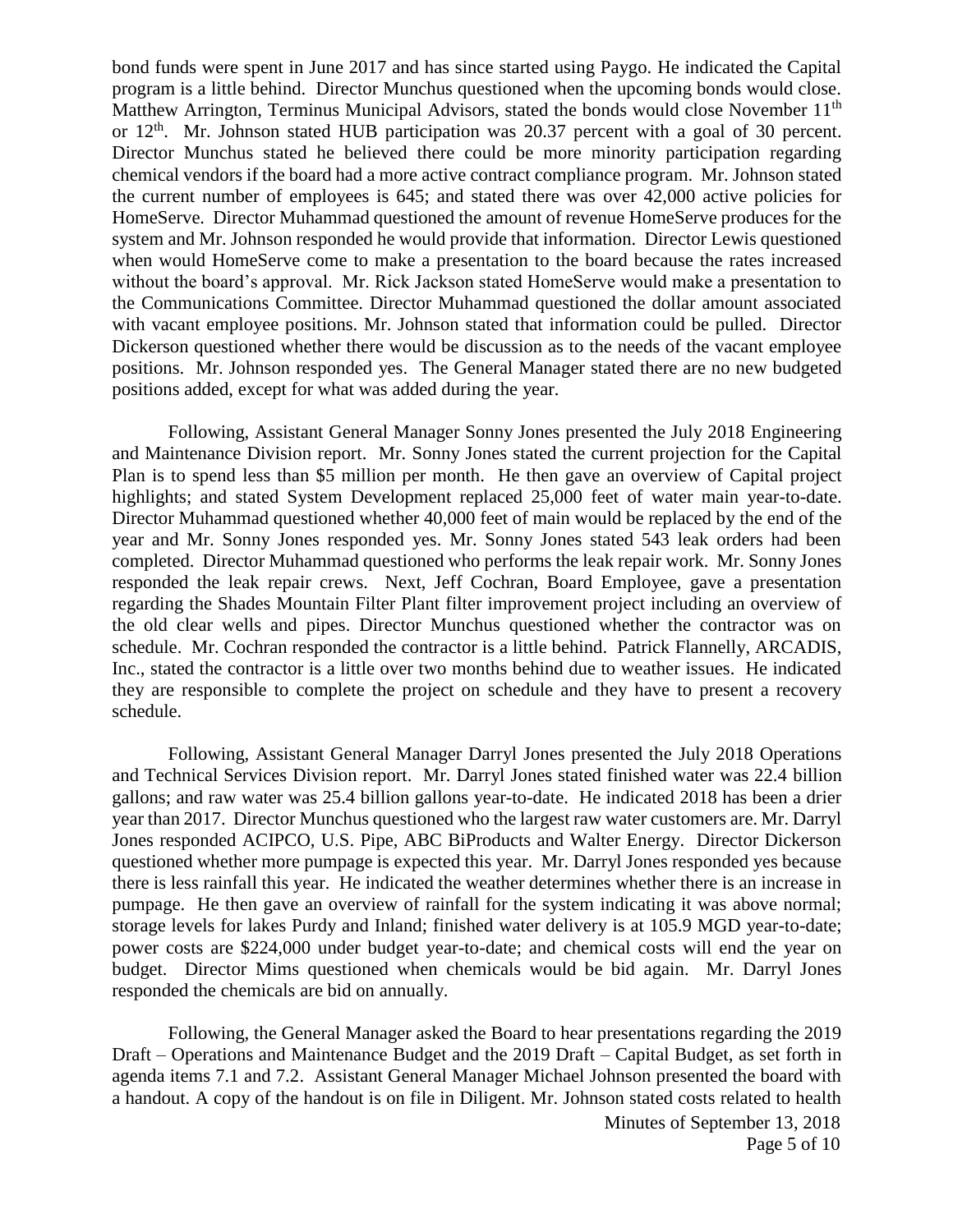insurance and Other Post-Employment Benefits (OPEB) have not been finalized. He then gave an overview of the items affecting the budget. Director Dickerson stated the cost of living increase and merit are included in the report and questioned why longevity was not included. Mr. Johnson stated longevity could be added to the list. He then gave an overview of costs associated with each BWWB department. He stated the net budget for 2018 was \$99.9 million. Director Dickerson stated she would like to see the numbers broken out for longevity. The General Manager stated the reason for merit and COLA costs were broken out is because there are additional costs associated with them; however, longevity was already included in the budget. Director Lewis requested the number of employees in each department. Mr. Johnson stated the net budget for 2019 is \$108.9 million. He stated \$13.5 million in additional revenue was due to the new Jefferson County agreement. Director Mims questioned how much money would BWWB receive if it increased its fee with Jefferson County to 7.5 percent. The General Manager stated they would calculate the numbers because 7.77 percent is regarding what is billed and the 7.5 percent is regarding what is collected. Director Muhammad requested an explanation of water accountability and treasury. Mr. Johnson stated water accountability falls under revenue water; and cashiers fall under treasury. Director Lewis requested an organization chart for the company. Director Muhammad stated the treasurer was to assist with investments. Mr. Johnson stated an organization chart was provided to the board during last year's budget process and the Treasury Department was included. Director Lewis questioned the number of employees in the Treasury Department. Director Clark stated BWWB's structure may need to be discussed in the Human Resources Committee. The General Manager stated part of the Accounting Department was moved over to the Treasury Department. Director Clark stated she feels the Board's authority has been usurped. Director Muhammad stated he would like to know how the treasurer was hired. Mr. Johnson stated the treasurer wasn't hired to just assist with investments, but it also includes handling cash.

Subsequently, Mr. Johnson gave an overview of the 2019 net budget variance. Director Dickerson stated there is an increase in variance with the Treasury Department. The General Manager stated the main reason for the increase is the Jefferson County sewer allocation. Mr. Johnson stated Jefferson County expenses were grossed up. A discussion then ensued. Director Lewis then questioned if there are any positions staff is trying to fill. The General Manager responded yes. Director Lewis suggested putting a hold on hiring unless there is a position we cannot function without it. She stated hiring should be frozen, if possible, until the budget process is complete. Chairman Alexander questioned Director Lewis whether she would like to take the matter up under New Business. Director Lewis responded yes. Director Munchus left the meeting at 10:37 a.m. Director Lewis questioned whether there were positions that need to be filled at this time. Assistant General Manager Darryl Jones stated there are employees that will be retiring soon at treatment plants and those positions need to be filled. He indicated there would not be a need for new hires rather current slots would need to be filled. Director Lewis stated the Board needs to know the critical positions. Director Lewis questioned when does the budget need to be approved. The General Manager stated the resolution states the end of October; however, it has been approved in November. Director Clark stated the Board needs to know the critical positions for each department. Director Lewis questioned whether another department would be added to the structure. The General Manager responded no and indicated there are no new positions in the budget. Chairman Alexander stated there are 699 positions with only 654 of those positions being filled; therefore, hiring should be held at 654. He indicated if an employee retires, the position is being replaced and the number of employees would still hold at 654. Director Dickerson stated the report needs to state for each department who is working there, what the salaries are and what the fringe benefits are. Mr. Johnson stated staff was requested to provide the Board with a working draft with the budget in total. Director Clark left the meeting at 10:43 a.m. and returned at 10:44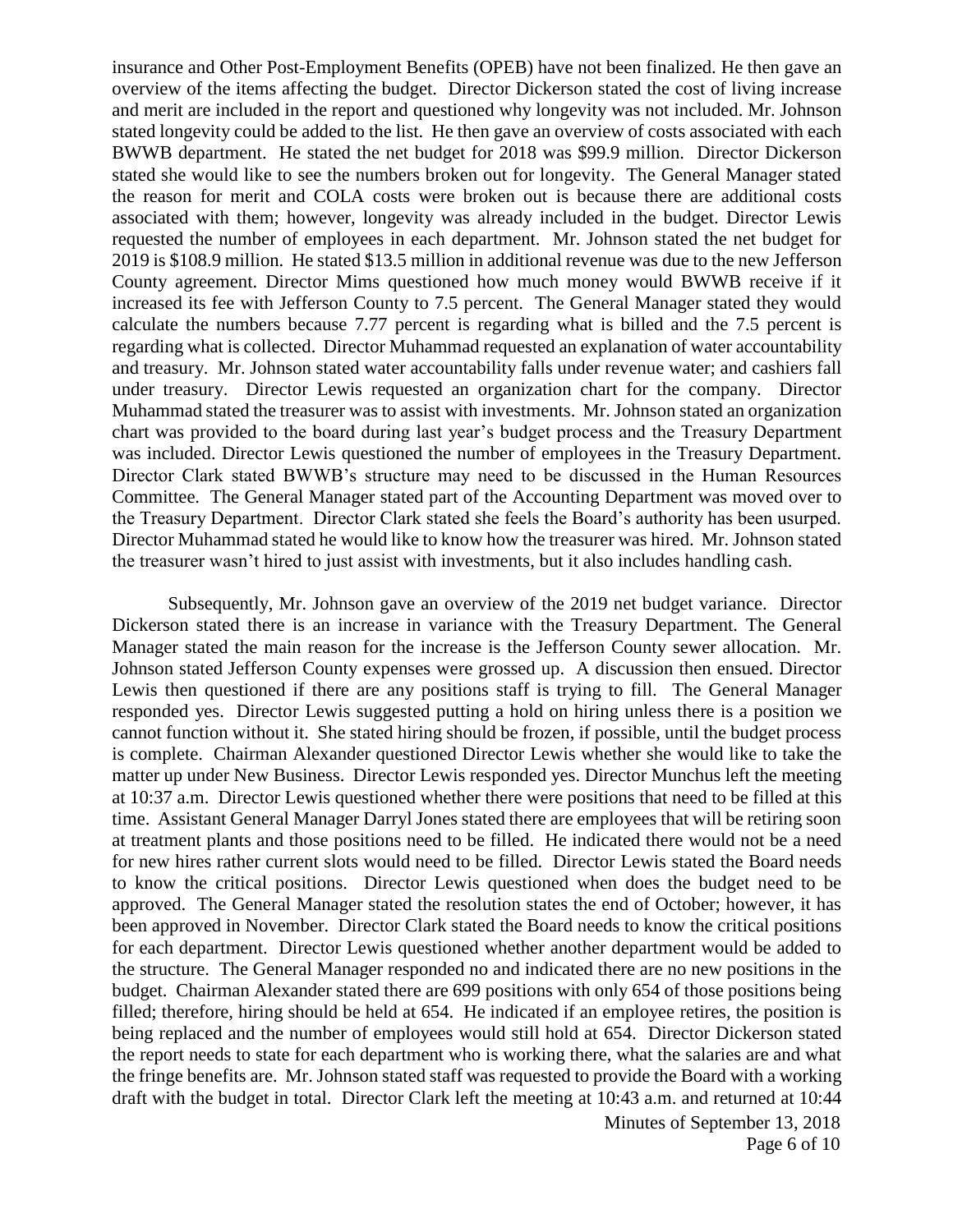a.m. Director Muhammad stated he sees a 10 percent increase. Director Lewis stated she had a motion on the floor. Chairman Alexander clarified the motion stating there are 654 employees and hiring should be held at that number unless a position is critical. Director Lewis added the General Manager is to provide a reason for the critical need. Chairman Alexander stated that does not mean a position cannot be replaced. Director Muhammad questioned how many employees were in last year's budget. Chairman Alexander responded 654. Director Clark left the meeting at 10:46 a.m. Director Lewis stated the Board's fiduciary duty is to approve a good budget. Director Clark returned to the meeting at 10:47 a.m. Director King requested the motion be re-stated. Director Lewis stated the motion is for the Board to freeze hiring with the exception of any critical positions needed during the budget process. Board Attorney Mark Parnell clarified that the resolution was until the budget is approved. He stated that the way Director Lewis stated the motion was a little different from what was stated by Chairman Alexander. Mr. Parnell questioned whether the resolution was that new hires could not go beyond 654 employees and it has to be critical. Chairman Alexander stated hiring could go beyond 654 employees if the position is critical. Director Lewis stated that motion "works for her". Director Mims seconded the motion. Mr. Parnell again clarified this resolution is in effect until the budget is approved. The following resolution was adopted:

"BE IT RESOLVED By The Water Works Board of the City of Birmingham ("the Board"), on a motion duly made by Ms. Sherry W. Lewis and seconded by Mr. Ronald A. Mims, that the Board hereby agrees to freeze hiring any new employees and to hold the number of employees at 654 except for any critical positions needed wherein staff is to provide an explanation for those critical positions needed effective today until the 2019 Budgets have been approved. Resolution No. 7886 is hereby adopted by unanimous vote."

\* \* \* \* \* \* \* \* \* \* \* \* \* \* \* \* \* \* \* \* \* \* \*

Next, Mr. Johnson presented the Board with a handout. A copy is on file in Diligent. Mr. Johnson stated there was a request to examine each department to determine whether they were over or under budget. He then gave an overview of the report and indicated there was a summary for each department. Director Clark requested a line by line review of the budget. Mr. Johnson then explained the reallocation of funds from the Information Technology department to the Meter Reading department. Director Lewis stated she would like clarity regarding the reduction in the Information Technology's budget because the report uses dollars and numbers. Mr. Johnson stated he would provide a more detailed budget. Director King stated the number is there and he interprets the reason why meter reading is over budget \$40,486.73 and Information Technology was reduced, and two spots were added to Meter Reading. He stated it is a pretty good explanation. Director Lewis stated she would like more details regarding the number of persons that was reduced in the Information Technology department. She then questioned whether this was the budget staff was presenting the board for their review. The General Manager stated the report was a draft budget to provide the board with some information. Director Lewis questioned when the board would receive the budget. The General Manager stated the plan was to present the budget to the board at the last board meeting of September. He stated the idea was to give the board information earlier than they have received it in the past. Director Clark stated part of the problem is the board does not know staff's timeframe to decipher information. Director Dickerson stated she would like more detailed information because she felt some information was left out of the report. The General Manager stated that information would be provided at the Human Resources Committee meeting. He indicated the only changes that needs to be made to the budget that staff is aware of is regarding health insurance and change in OPEB. He stated both changes would result

> Minutes of September 13, 2018 Page 7 of 10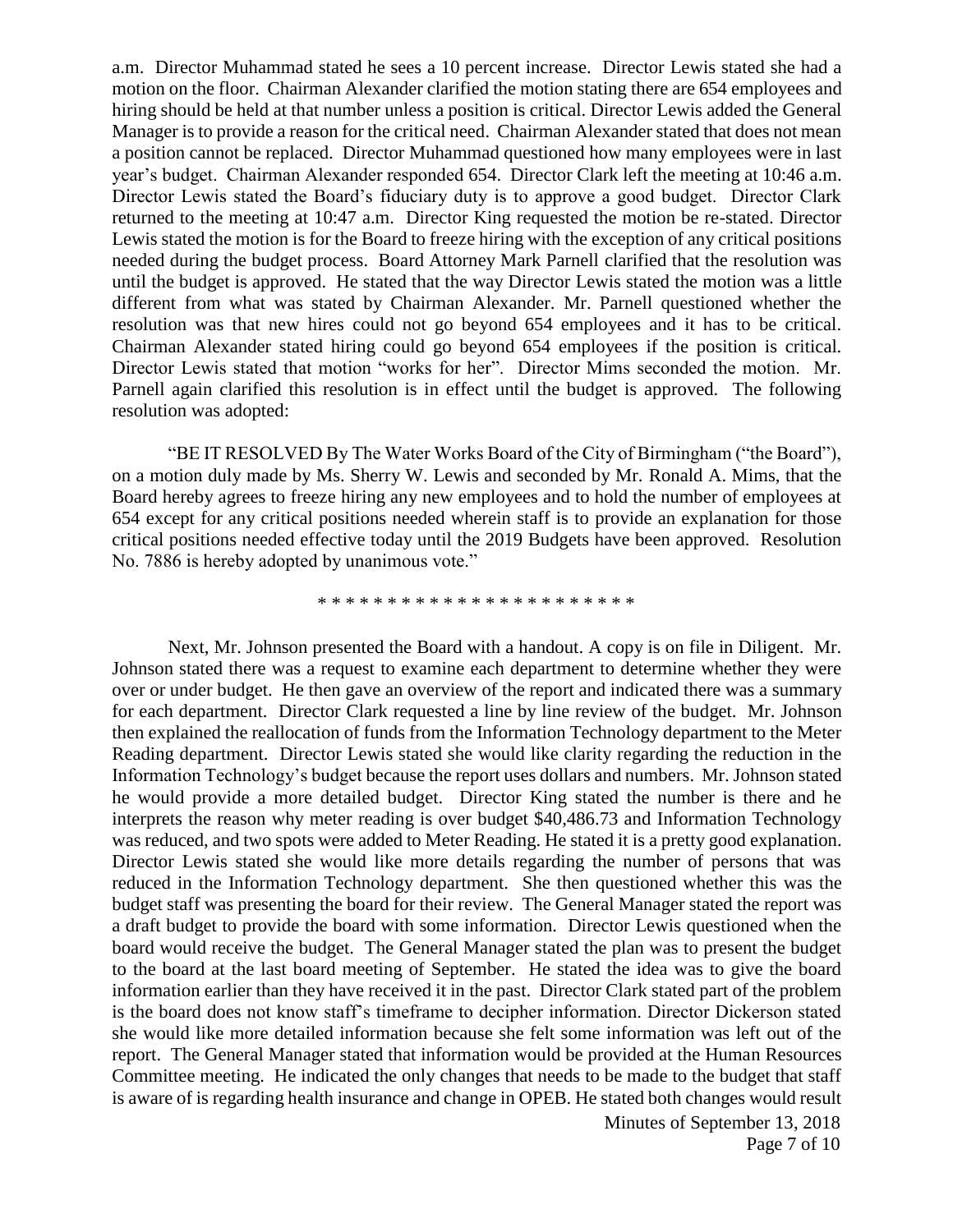in reducing the budget by approximately \$1.5 million each and that information will be presented at the upcoming Human Resources Committee meeting. He indicated once that information has been presented and finalized, staff can finalize the budget for board review. Director Lewis offered her apologies because the budget was presented earlier than it had been in the past and she stated she understood the process. Director Dickerson stated she would like a breakdown of each department by salary and fringe benefits. The General Manager stated they would provide that information.

Following, Assistant General Manager Sonny Jones presented the 2019 Draft – Capital Budget. Mr. Sonny Jones stated the budget for 2019 is \$65.8 million and the budget for 2018 was \$63.9 million which reflects a 3 percent increase. He then presented the board with a handout. A copy is on file in Diligent. Mr. Sonny Jones stated six-line items account for 97 percent of the budget; four-line items account for 3 percent of the budget. He then presented the board with a handout of the 5-year capital budget. A copy is on file with Diligent. Director Muhammad questioned whether the board could get a common-sense budget. He stated it is a budget that common people can understand. He stated if \$10 million is capitalized O&M, we are paying with borrowed money that the Board is being charged interest on. He stated he believed some of the staff's salaries are included in capitalized O&M. The General Manager stated additional revenue would need to be generated if their salaries weren't allowed to be charged to the Capital budget. A discussion then ensued. The General Manager then presented the board with a handout of proposed meetings dates to discuss with the budget. A copy is on file in Diligent. Director Muhammad stated for the record, a 3:30 p.m. meeting will not work.

Next, the General Manager stated there were two (2) speakers to speak before the Board. Steve Brannon and Ty Wallace, On-Call Heating & Air, presented the board with a handout. Mr. Wallace stated Director Lewis requested information from On-Call Heating & Air. Mr. Wallace stated their company does not feel they are being treated right regarding the HVAC contract. He stated they submitted a bid based on the bid requirements. He stated they won the bid and they had a few changes regarding the contract. He stated they wanted to remove the clause stating the Board could terminate the contract for any reason. Director Lewis questioned whether On-Call's issue is with item 3.1 in the contract. Mr. Wallace responded yes. Director Lewis stated that verbiage is standard in the Board's contracts and questioned whether On-Call is asking for an exception. Mr. Wallace stated they are not asking for an exception but stated he is asking that the terms and conditions be put into the contract. Director Clark questioned whether On-Call is stating their contract contains different verbiage from the bid. Mr. Wallace responded the contract is different from the terms and conditions they bided on. The General Manager stated the attorneys reviewed the contract, and they made the bid specifications a part of the terms and conditions to the contract. He stated the bid specifications as they are written are a part of the terms and conditions to the contract. Mr. Parnell stated on May 2, 2018 an invitation was put out to bid. He stated the invitation states the Board also reserves the right to exercise the option to extend the contract up to two years with a mutual consent of both parties and the Board also reserves the option to cancel the contract with 30 days written notice. He stated the bid specifications states the Board in writing can terminate for the performance of work under this agreement whenever the Board determines the contractor has failed to meet the performance requirements of this agreement. He stated the Board may terminate this agreement at its convenience with advance notice written to the contractor. He indicated the contract that was sent to On-Call states the contractor agrees to perform the services set out in the bid specifications and conditions and made specifically a part of this agreement. He indicated that makes the bid specifications a part of the agreement and the contract does has standard language contained in it. Mr. Parnell stated it has been clear from the

> Minutes of September 13, 2018 Page 8 of 10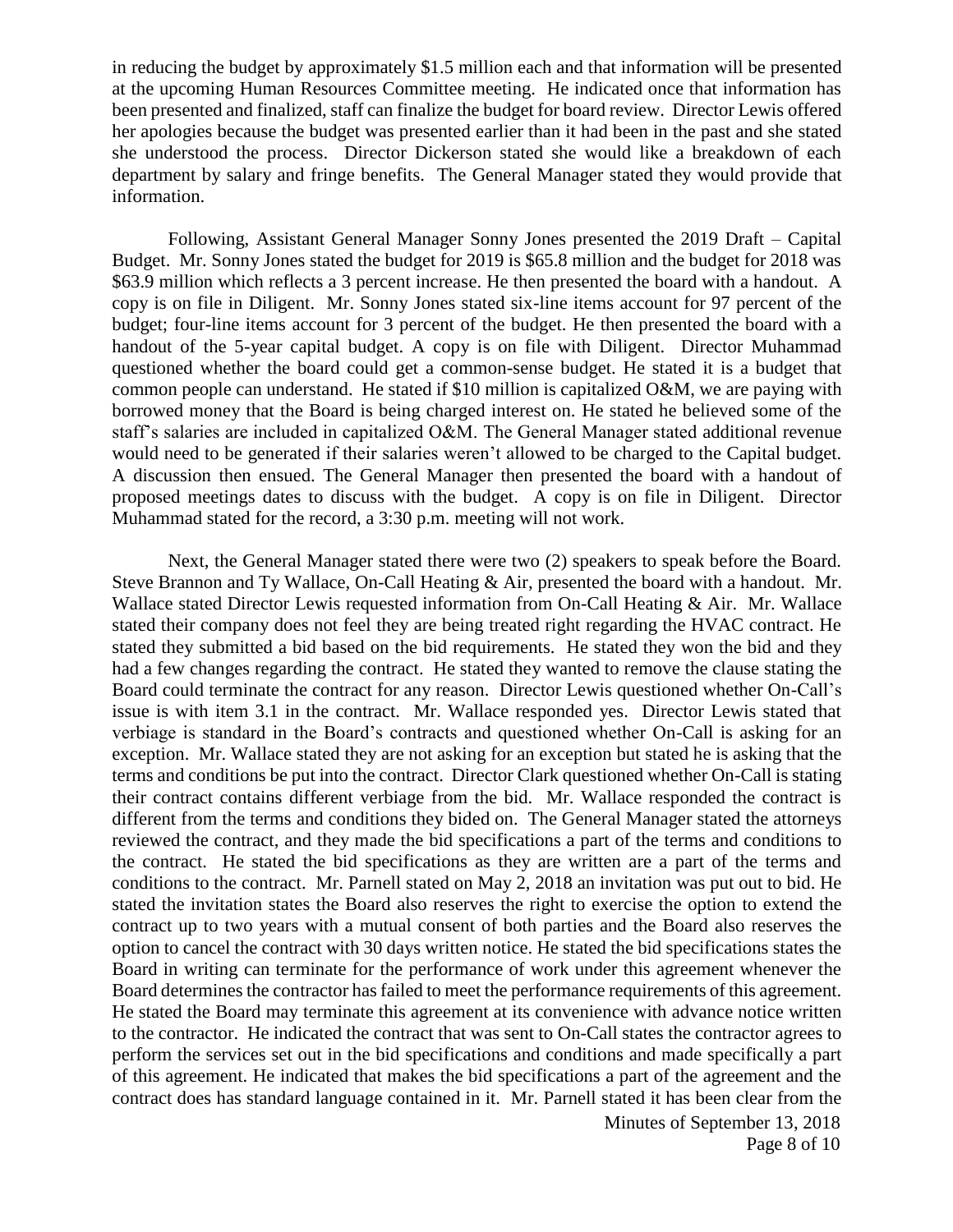beginning that the Board has always reserved the right to terminate the contract with 30 days' notice. Mr. Wallace stated his issue is that "failed to perform" was not spelled out in the contract. Director Lewis stated the Board has a right to terminate the contract. Mr. Parnell stated paragraph 1 incorporates, as part of the contract, the terms and conditions, which makes it a part of the contract. Mr. Wallace stated he is fine with what Mr. Parnell stated. He stated his other issue is their contract is to be divided and On-Call was never asked for documentation regarding this work. He indicated they want the whole contract and the reason why the contract was split was because it was believed that they did not have certain licenses. He stated sometime after that, they received a letter stating the contract was canceled in whole. Director Lewis questioned Mr. Wallace when they placed their bid, were they under the impression they were bidding on the entire work. Mr. Wallace responded yes and stated he had documents from the Purchasing Department stating they won the contract. The General Manager presented the board with a handout. A copy is on file in Diligent. He stated the Board could award the bid on individual or total cost bid basis. He stated the bid was awarded the same way in 2015 with two winners and they were doing the same in 2018. He stated if the bid is over \$50,000.00, it is a public works contract and it has to be handled differently. He stated by awarding it at \$49,724.00 and \$3,060.00 we could proceed with the bid as it was. Director Lewis questioned what the contractor knew when he left the bid opening. Did he receive something in writing. Mr. Wallace stated he did not receive anything in writing. Director Lewis questioned Mr. Wallace what he was told. Mr. Wallace stated Reginald Miller, Board Employee, told him congratulations and he won the bid. Director Lewis questioned which bid. Mr. Wallace responded the HVAC bid, the complete bid. Mr. Wallace stated after 70 days of trying to communicate with Ed Travis, Purchasing Manager, he was informed the bid was canceled. Director Lewis requested Mr. Reginald Miller to state what happened at the bid opening. Mr. Reginald Miller, Board Employee, stated there were four bidders, the low bid was by On-Call Heating  $\&$  Air. He stated he saw their numbers were the lowest; however, he did not handle any tabulations. Mr. Parnell questioned whether the words "you've won this bid" or "you are the low bidder" uttered. Mr. Miller responded you are the low bidder. Director Clark stated the assumption was because they were the low bidder, they won the contract. Director Lewis stated the portion of the bid that is On-Call's is \$49,000 and if they are requesting they receive the entire bid, the bid would need to be re-bid because it exceeds \$50,000. She indicated On-Call stands to lose \$49,000. Mr. Parnell stated the bid would have to go out again and certain bonds would be required. A discussion then ensued. Mr. Miller stated On-Call agreed to do all of the work for \$49,000. Mr. Parnell stated the Board may be able to negotiate the bid legally; however, the other contractor might state they could do the work cheaper. Chairman Alexander stated just because it was stated a contractor was the low bidder does not mean they won the bid. A discussion then ensued. Director Clark stated the process needs to be improved internally. Mr. Wallace stated he has first right of refusal and someone else was offered the work. The General Manager stated that was not correct and stated On-Call was offered, in writing, Items 1, 3 and 4, in his office, at \$49,724 and we did not offer it to another contractor until On-Call said they did not want it. Mr. Wallace stated they didn't refuse the contract. They requested changes be made to the contract. The General Manager stated the request was for a change in terms and conditions, which the terms and conditions could not be changed. Mr. Steve Bannon stated On-Call will accept the contract. Chairman Alexander clarified that On-Call would perform the work for Item 1, 3 and 4. Mr. Bannon responded yes. Director Lewis left the meeting at 11:42 a.m.

As there was no further business before the Board, Chairman Alexander entertained a motion to adjourn the meeting. A motion was duly made and seconded, and the meeting adjourned at 11:42 a.m.